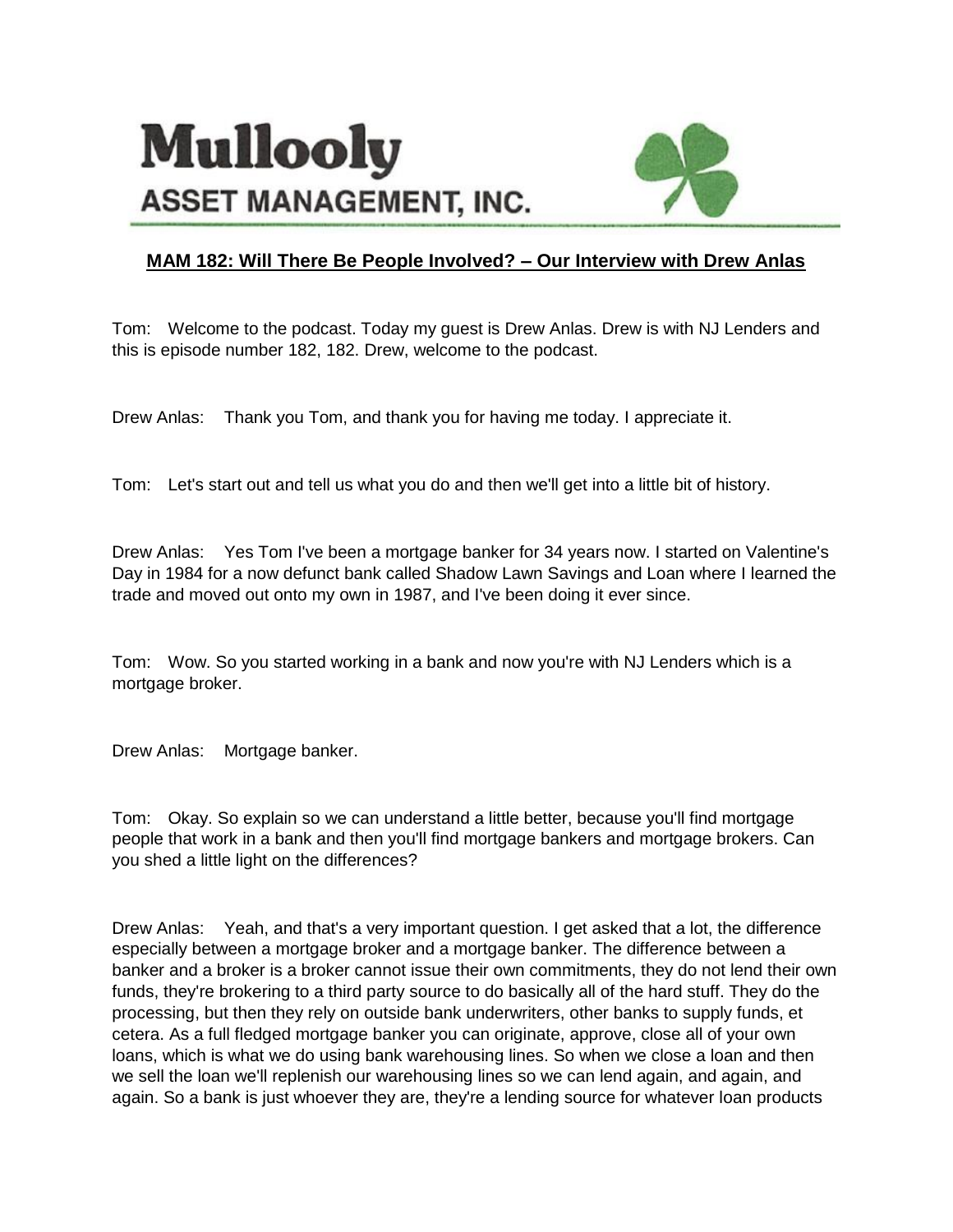they have. As a banker we can sell to 45 to 50 different lending sources around the country, therefore giving the customer the ultimate opportunity for product rate, et cetera.

Tom: So that also gives you a lot of flexibility if you're trying to help someone get a mortgage and it doesn't go through what you would think a traditional channel you can go elsewhere.

Drew Anlas: Yes, and it's important. Our underwriters and our loan officers have to know the guidelines and the rates every day of over 45 to 50 different lending sources. So it is challenging because you do not only have to know one product line, you have to know 45 or 50 product lines. But as I'm sure you in the financial world and insurance it's similar to that where you have access to a lot of different avenues to go. So an advantage is being able to help a customer if they're not fitting inside the box 100%.

Tom: Right. Well that's a lot of moving parts there.

Drew Anlas: Yeah. I relate getting mortgage to putting a jigsaw puzzle, and the jigsaw puzzle you're missing that one piece and you're sitting there fighting trying to get a loan approved or closed and you got to find that missing piece. So when you go to a one dimensional source if you're missing that one piece and you can't find it you're done where we can maneuver and try to figure out the best way to get the loan approved and closed.

Tom: All right, so walk us through your history. So you started with Shadow Lawn back in the '80s how did you get from there to here?

Drew Anlas: Well funny story about how I actually got in the business is my father was the township engineer in Nutly and he was also a land surveyor so we did all the land surveying work for Shadow Lawn Savings so all through my high school and college career anytime I had off I was doing surveying work all in the area here in Monmouth and Ocean County and one day the bank called me into their office and they said, "We've met you a bunch of times as a surveyor, what would you think about being a loan originator?" And not knowing any idea what that meant the first and only question I really had is, "Are there people involved?" And they said, "Yes." And I said, "Well count me in." And the reason for that, because I don't know if you know the life of surveyor especially back in the '70s and '80s, there was a lot of vacant everything, vacant land, vacant housing, so we were kind of always out on our own cutting through woods, and lines, and housing, putting housing stakes in and it was very lonely and it was not my personality to be all out there by myself every day. So that was how I got in the business and Shadow Lawn just happened to be there for the first three years of my career.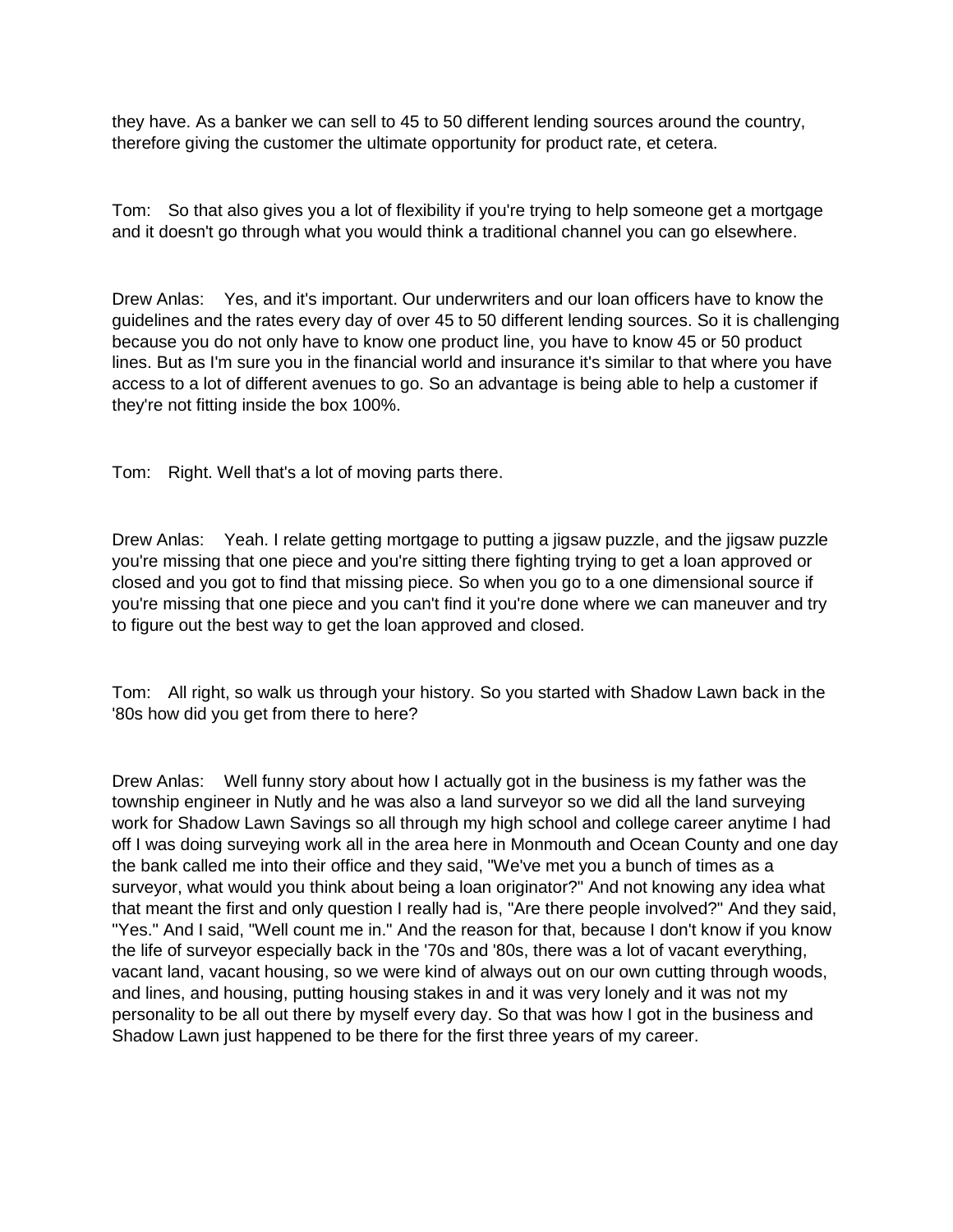Tom: Uh-huh. That's pretty good. So how did you then ... Walk us through from Shadow Lawn to NJ Lenders?

Drew Anlas: So after I was at Shadow Lawn for a while I realized I was not meant to be working for somebody, I was not a person that liked to be told what to do, I liked to run my own show. So in 1987 at the age of 26 I went out on my own as a mortgage banker, got my license, opened up my own company, started doing bi-weekly mortgages and I enjoyed that for about 10 years. I had 3 kids over that 10 years and then I merged with a company called Select Mortgage and Brick who's no longer in business in 1997. From there I went to Mortgage Master in 2010 and then NJ Lenders three years ago. So always kind of pushing to see if I can get in a position to help more people, whether it be sales people of my own or customers.

Tom: So when I think back to what interest rates and what the real estate market around here was like in the '80s, and then through the early '90s not so good, and then through the last decade, going back 10-12 years ago crazy. What was your perspective being on the ground level?

Drew Anlas: Yeah the market being ... Well first off, I've been in the business 34 years now so I've seen every cycle imaginable.

Tom: A couple of times.

Drew Anlas: A couple of times over. But the craziest thing was obviously right out of college taking the job with the bank and seeing fixed interest rates at 15.25, that was kind of crazy, at that point was kind of institution of the adjustable rate mortgage and the graduated payment loans, and the problem with the graduated payment loans is they had back at that time which was known as negative amortization or deferred interest, so the loans back then were starting to get creative because the cost of the fixed rate loans, so the adjustable rates were much, much cheaper, but they also had high risk. But at that time people just wanted an alternative, I can't pay 15.25, give me 13.75.

Tom: Oh man.

Drew Anlas: So it was a wild time and the irony though is when you look at the affordability index which you in the financial world will notice right away, is it didn't seem that challenging even with the rates that high because property values, property taxes, insurance costs, everything was just so cheap. I think my average loan amount in the '80s when I started was only about maybe \$50-75 thousand as an average. Now it's like \$300 thousand, so it's quite the difference.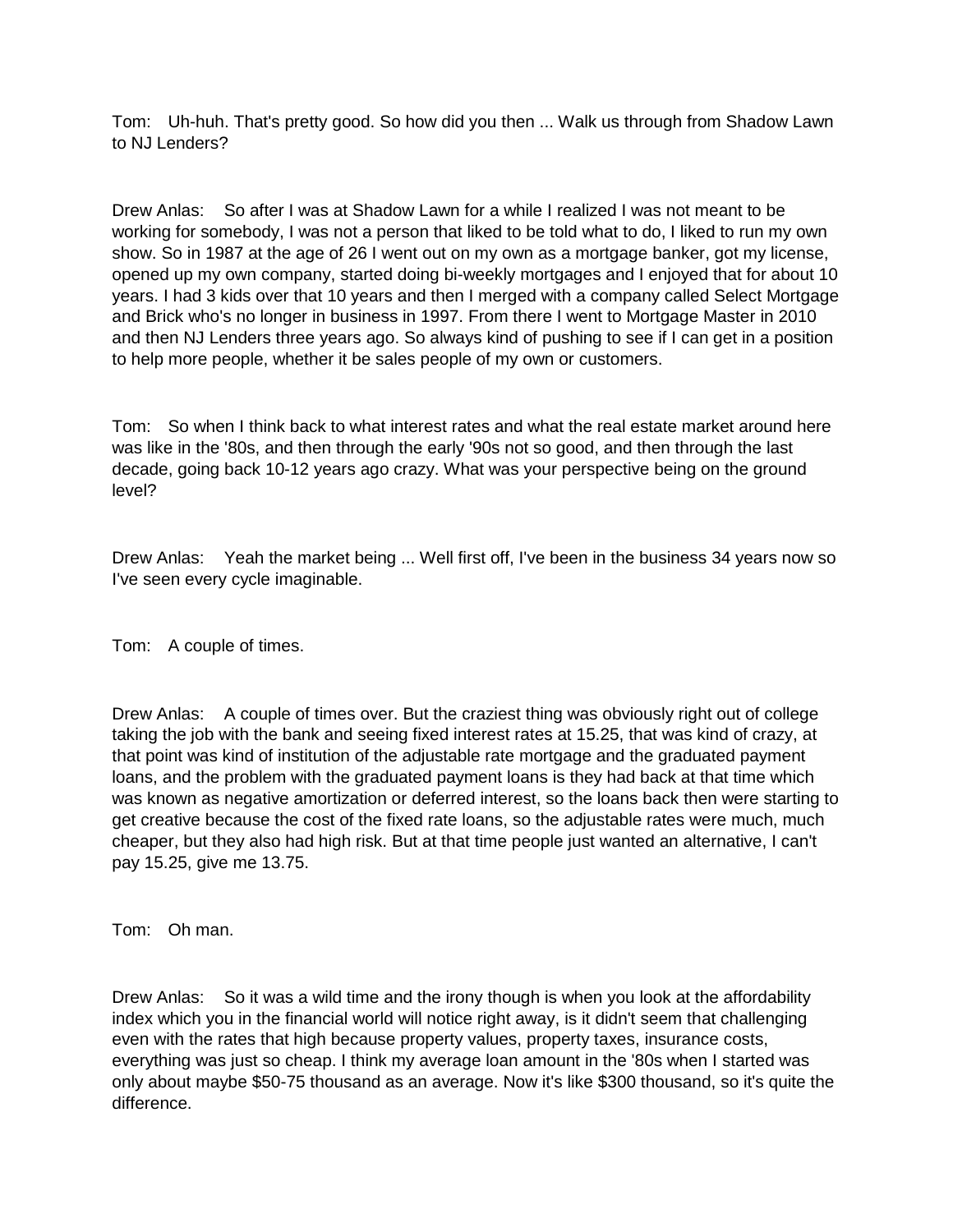Tom: Yeah. So we've seen these slumps, I know '91-'92 the market really slid here in New Jersey and then it started to come back pretty nicely. It seemed at least on the other side to seem pretty steady through the '90s as the market came back. But what happened in 2003, '04, '05, 2006, things just kind of went crazy.

Drew Anlas: Yeah. What happened is in any good market when you want to recover you the availability of credit to ve there and the problem was when the sub-prime mortgages and the alternate mortgages came out they started offering them with a lot of normal underwriting guides, things that made sense. We would look at and say, all right the no income verification loan when it first started it was for people that were self-employed that had 30% down and excellent credit. Well then what happened is the banks and Wall Street, the secondary markets, everybody started seeing that it was very popular and they started getting involved and creating different ways of putting these loans together.

Right before the actual sub-prime crash, I remember one loan I did vividly because I looked at it and said I just can't believe that the bank is allowing us to do this, it was basically a no income verification loan, an 80/20 split, which meant it was an 80% first mortgage and a 20% second, 100% financing and it was a no income verification done strictly off of bank statement deposits, and the credit score was in the low 600s, which at that time was very low. So we started seeing it very obviously. Our underwriters would come to us and say, "Can we do this?" And we're saying, "They're buying it. We can do it, it's approvable, it's doable." So even though we knew at the time it was not a good loan it was still available. And as our job as mortgage bankers is not to tell people we can't do a loan. If there's an avenue and it's an option we have to utilize it.

Tom: Sure.

Drew Anlas: We can't say we don't like it, we're not going to do it, it was available. So the mortgage bankers after that crash really took a brunt of the backlash of what happened. We made these bad loans, we did, and it really wasn't the case, we were doing what was available to us and the crash was just basically a compilation of too many things going wrong at the same time. So it was unfortunate and it was obvious that we could see it coming.

Tom: Sure.

Drew Anlas: But nobody put the breaks on.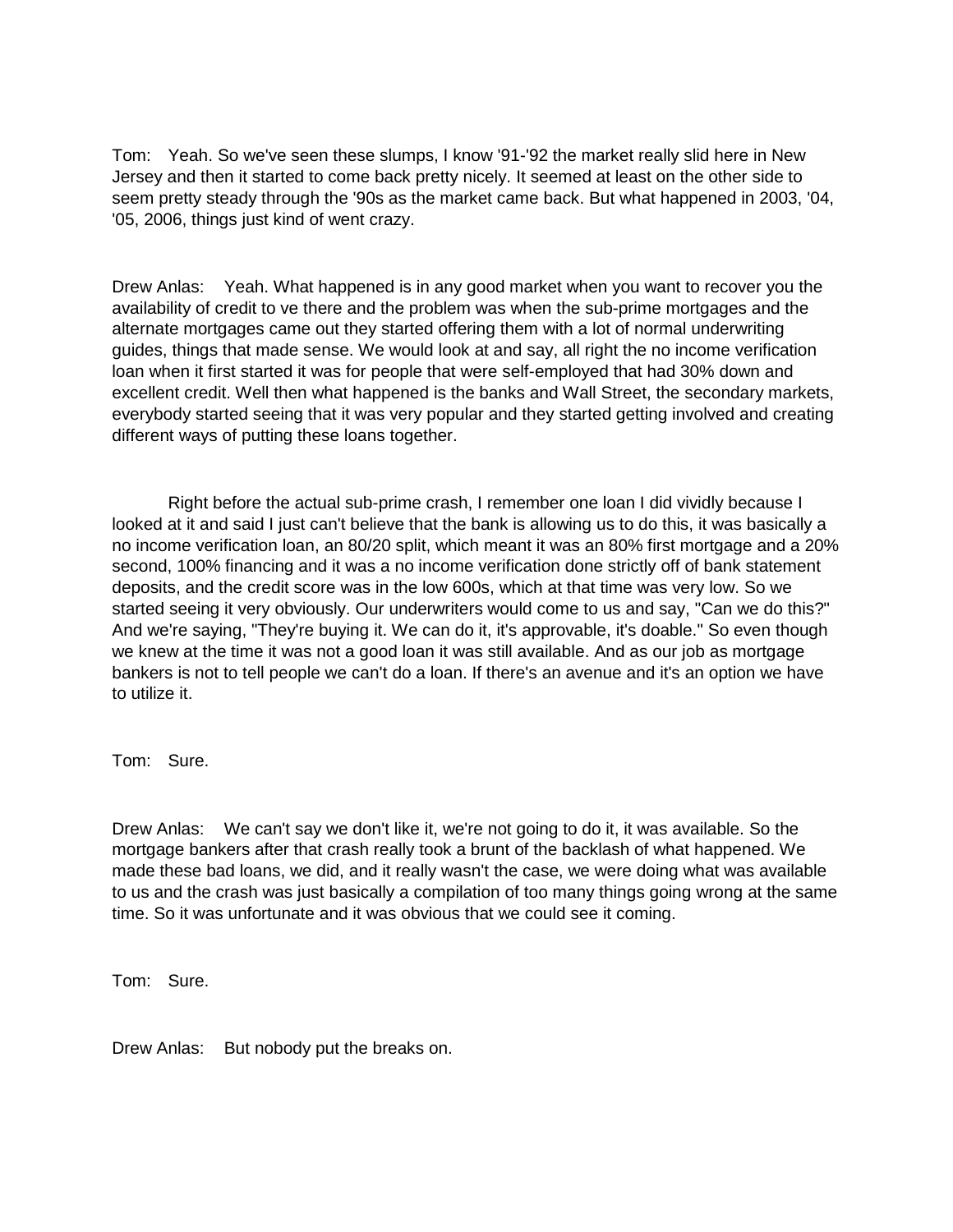Tom: Yeah. So let's fast forward now to the last five or six years. You hear a lot of times that, "Oh I can't believe all the hoops I have to jump through now to get a loan." It seems like the pendulum has swung the other way. Has it really?

Drew Anlas: That's a yes and no. It has in a fact where you have be worthy. People got lost in 10-12 years ago in the fact that you could say if you could fog a mirror you can get a mortgage.

Tom: Right.

Drew Anlas: You always heard the story year after year about the cleaning lady that claimed no income and got a half a million dollar loan. I think the government used that as an example in their testimony.

Tom: Right.

Drew Anlas: But the good news about it is if you are worthy there are loans, anywhere from 0, 3, 5% down. The big misconception is you need 20% down to get a mortgage and that's definitely not true, like I said, depending on what kind of loan, where you're buying we have loan offerings as little as no money down. But again, now you have to be able to qualify. You have to have a job, an income, and decent credit, and money. So it is just common sense.

Tom: You can't just fog a mirror now anymore.

Drew Anlas: You can't just fog a mirror. But again, logically it's the way it always should have been. As a lender you look at it and say all right if everybody had just used common sense the whole way through it would have never taken the turns that it did because you would have just said is it a good loan or isn't it. But the problem we really see now Tom is the automation. The automation is dictating whether or not we make a loan. So we're not using manual underwriting at all anymore, nobody does. So when you look at a loan it goes through an automated approval system so if the computer says you can do it then you can keep moving forward. If the computer says no you have to figure out why not and see if you can get around that or just deny it.

So I miss the days of manual underwriting where you could walk in and I could say, "Hey, I know you're a good risk. I'm going to lend you."

Tom: It's a good story, yeah.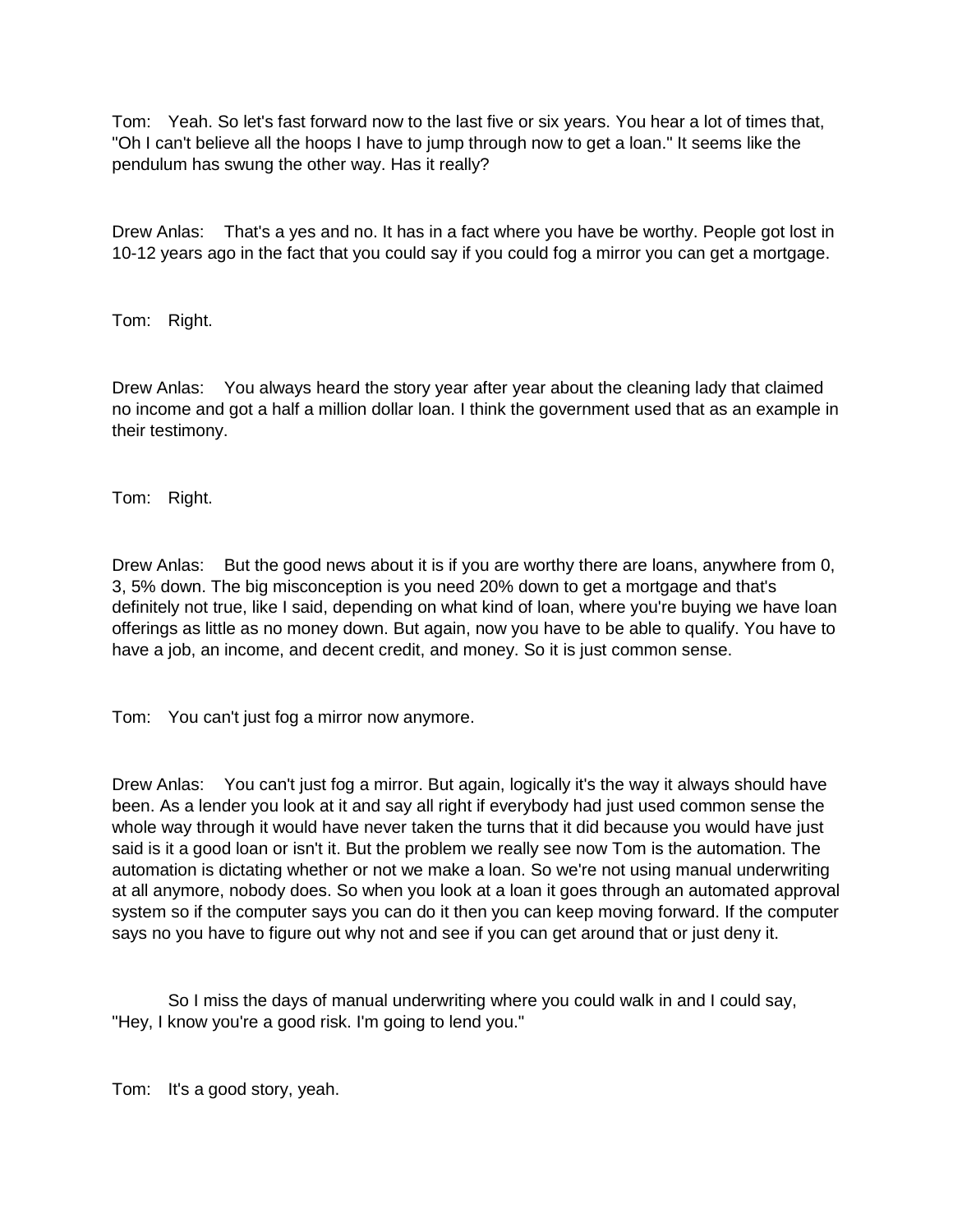Drew Anlas: And that I miss because it doesn't matter what your story is anymore if the computer says no it's no.

Tom: Well that's very interesting because we're seeing the same thing happening now in the investment side where models get put together and there's really no room for a stock or an investment with a good story, so much like what you're saying is if someone has a compelling story but they may not have the numbers to add up, the computer's really boxing them out.

Drew Anlas: And that's what I don't like, and it is, it's happening across the board, insurance, finance, mine yours. It's just a matter of right, everybody has to fit in the box and sometimes you know something makes sense or it is good and it doesn't fit in the box and that's what I miss, and that's when I think this market will really rebound again. Right now it's hot because the rates are still very cheap and people can still afford things. But I think if the rates do go up again as I said before, availability of credit is more important than interest rate. I really believe that, because you can always get a mortgage with a lower rate by taking an adjustable or something not that risky, but if you shut people out from borrowing it doesn't matter what the rate is if they can't borrow.

Tom: If they can't borrow at any rate.

Drew Anlas: Yeah, so that's where I think the next big thing will come. If they can just get back to a little bit more common sense when they create loan programs, give us something to work with for people that are not 100% inside the box. If you say hey it's a good loan then it should be a good loan, it shouldn't be debatable but right now it is.

Tom: So I'm curious, how does someone like Drew Anlas you've been in the business now for so long where do you get your business from?

Drew Anlas: I do a year over year analysis and we do little or no advertising so it's basically customer referrals and repeat customers equate to at least 50% of my year over year business, real estate agents, attorneys, financial planners, like yourself, whoever I meet that can be a referral source. So I'm not out there trying to compete against Rocket Mortgage.

Tom: Oh yeah.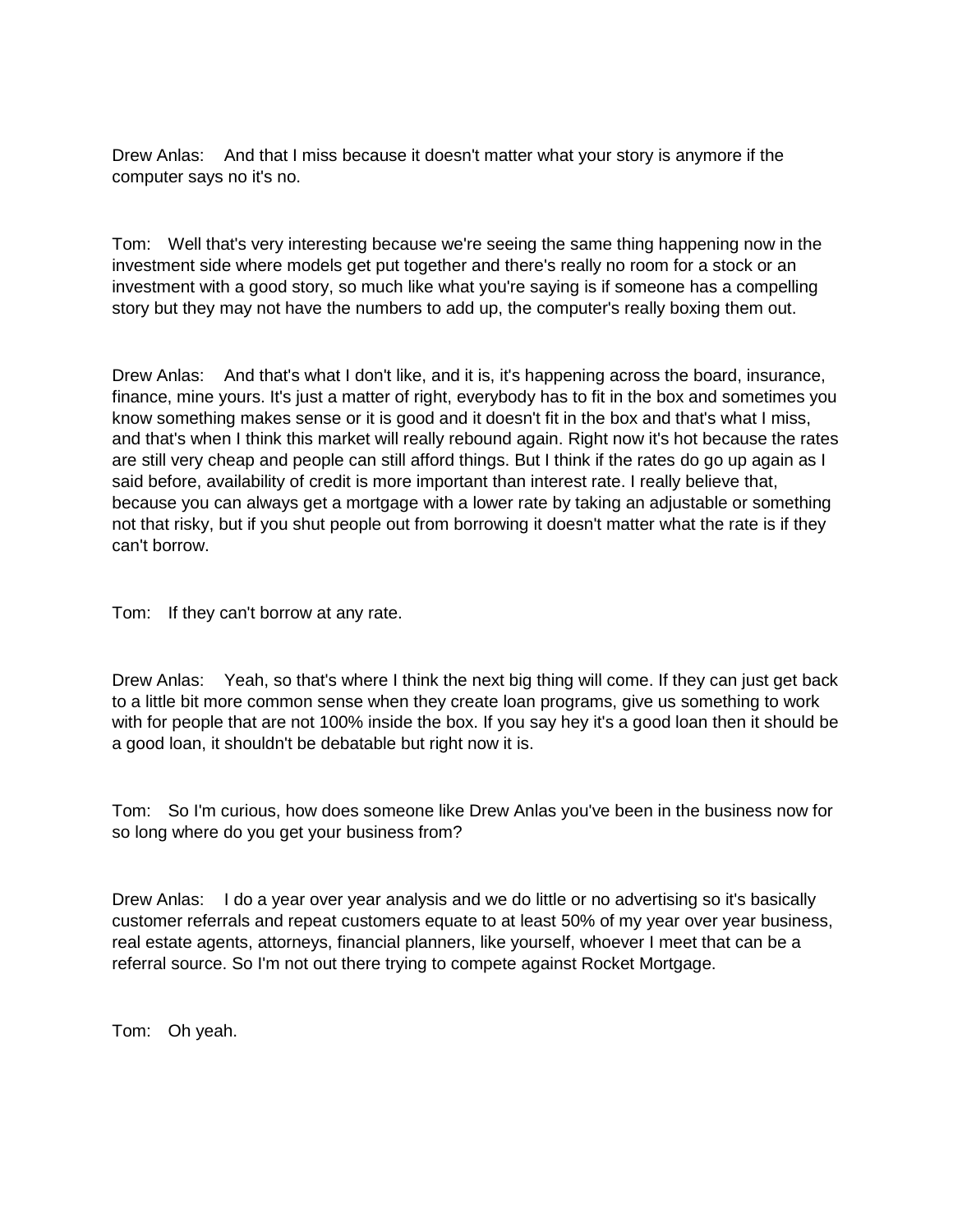Drew Anlas: Against any of these other places on TV, we don't have million dollar a month budgets, but we do have very good reputations. My partners and I, and the people in my company all have over 30 years each experience. Our staff is accessible. When you call my office you want to talk to a processor or an underwriter you actually get them on the phone.

Tom: That's pretty good.

Drew Anlas: And the big difference between what I do and a lot of the other clients is you're in a bidding war, which there are a lot of bidding wars going on right now for purchase of a home, you need a pre-approval on a Sunday night at 9 o'clock you're getting a pre-approval from me at 9 o'clock on a Sunday night.

Tom: That's pretty good.

Drew Anlas: So I don't want to see any of my clients lose out on a possible purchase because we were just late to the game. That's not going to happen.

Tom: Yeah, that's pretty good. So if there was something that you could change about the industry right now what would it be?

Drew Anlas: It has to be the compliance and the regulatory issues. Like I said a little while ago, I said if we had the capability to approve loans that we know are good or at least to cut down on some of the paperwork, you mentioned a while back and now the rates, but the big difference is the quality control review mechanisms that we have in place that we didn't have 10-12 years ago. Every file we have to do a social security validation, tax return validations, appraisal validation, credit validation, people don't understand with the new disclosure regulations that came in a few years ago that are know at TRID, everything has to happen in a chronological order. So anytime anybody needs a real rush it's impossible with all these quality control mechanisms and the TRID regulatory disclosures necessary.

Tom: I'm going to hit the pause button, what's TRID?

Drew Anlas: TRID is the replacement for the old truth in lending and the HUD disclosure.

Tom: Okay, sure.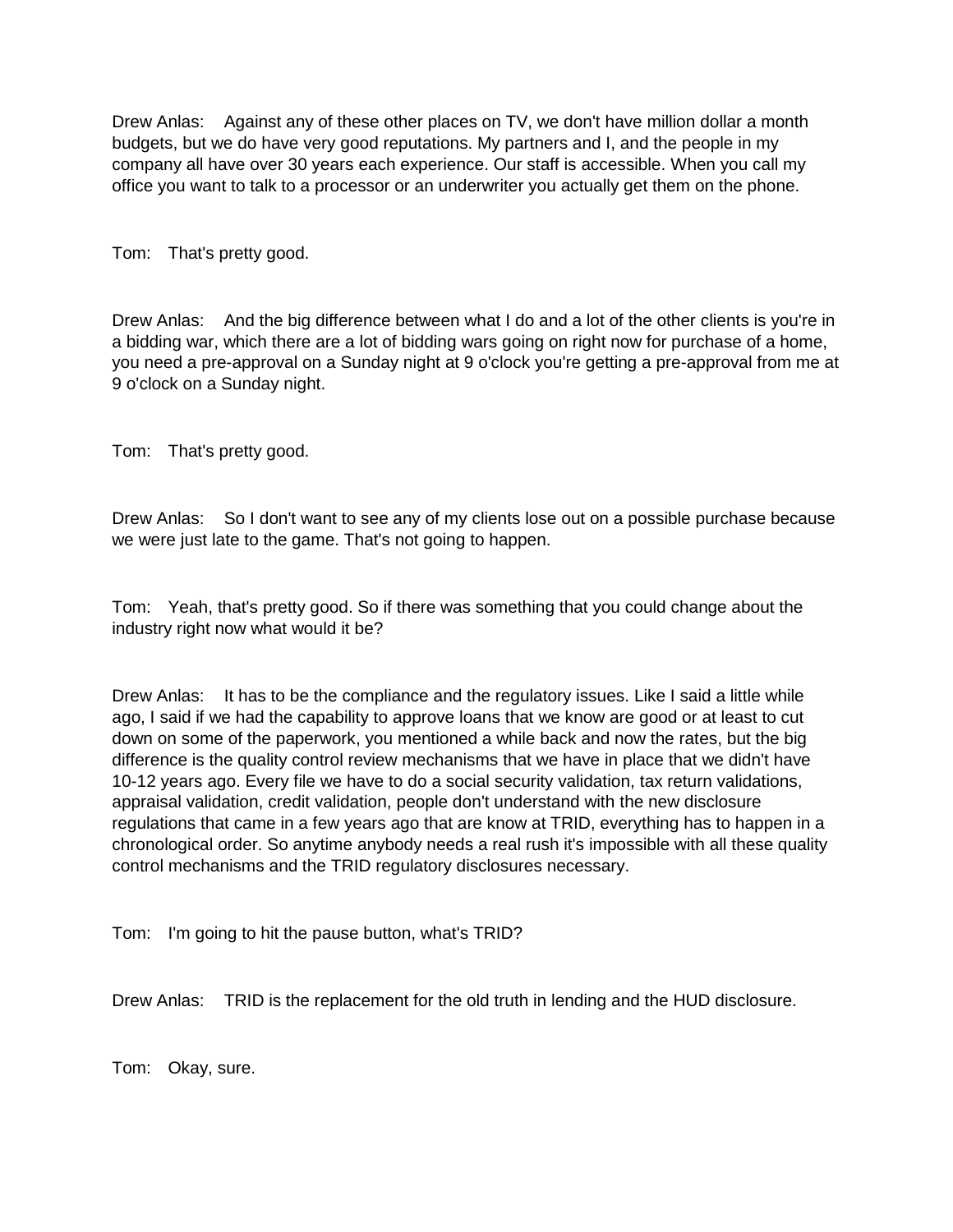Drew Anlas: So when you apply for a loan and you're getting the initial truth in lending, it isn't a truth in lending anymore, it's actually called a loan estimate. And the HUD 1 closing disclosure is now the closing disclosure is not HUD 1. So this only happened a couple of years ago. They enacted it to help the consumers to make it easier, but in retrospect, it only added another layer of time management that you have sit there and say, "All right, you need to rush close. And we got to send out a disclosure. You got to wait 10 days." So it really comes down to if I were to change anything it would try to cut out some of that kind of stuff, the stuff that slows you down, that stops you. Because a good loan should be a good loan, you shouldn't need 20 other things to tell you it's a good loan. It should be easier.

Tom: Yeah it should be.

Drew Anlas: And it's not, and I don't blame customers. The first thing I tell them when I meet them, it is a process, but if you help and you do x, y, and z it will be a little more seamless than the horror stories that you hear. So we do need a lot of help from our customers and our referral sources.

Tom: So I'm going to ask you what we were talking about right before we started the podcast. You're online at the grocery store and the person in front of you is complaining about what a hassle it is getting a mortgage. What's your intro, how do you break the ice?

Drew Anlas: My quick intro is just to obviously say, "Hey, I've been doing mortgages for 34 years, it's not as hard as you think. If you have a minute to chat just so I can tell you how it can be done that would be great." Because it is very confusing, the data that people get on the Internet, in your business, my business people think they can go online, click a button, and voila they're going to get an instant mortgage with a great rate. Again, we were talking about bidding wars before, you have to be ready in a lot of different ways. You have to be ready with the paperwork. You got to be ready emotionally to take the step so when you're in a stressful situation like buying a home and getting a mortgage you're vested and you have to be ready for that. So some of the advice I give my people is yeah the process is going to be difficult, are you ready for this step, are you ready for this mortgage payment. I don't push anything on anybody that they don't feel 100% comfortable with. And we kind of go over the psychology of it a little bit as well so they know what they're getting into.

Tom: That's good. Let's stay with this for a second. So is there a mistake that you see people making over and over that might stop them or be a stumbling block as they're going through the process that's something they might be able to avoid.

Drew Anlas: Yeah, there's a couple things that I think are hot buttons right now that I think people give up on too easily. One is they think they need a lot more money than they need to go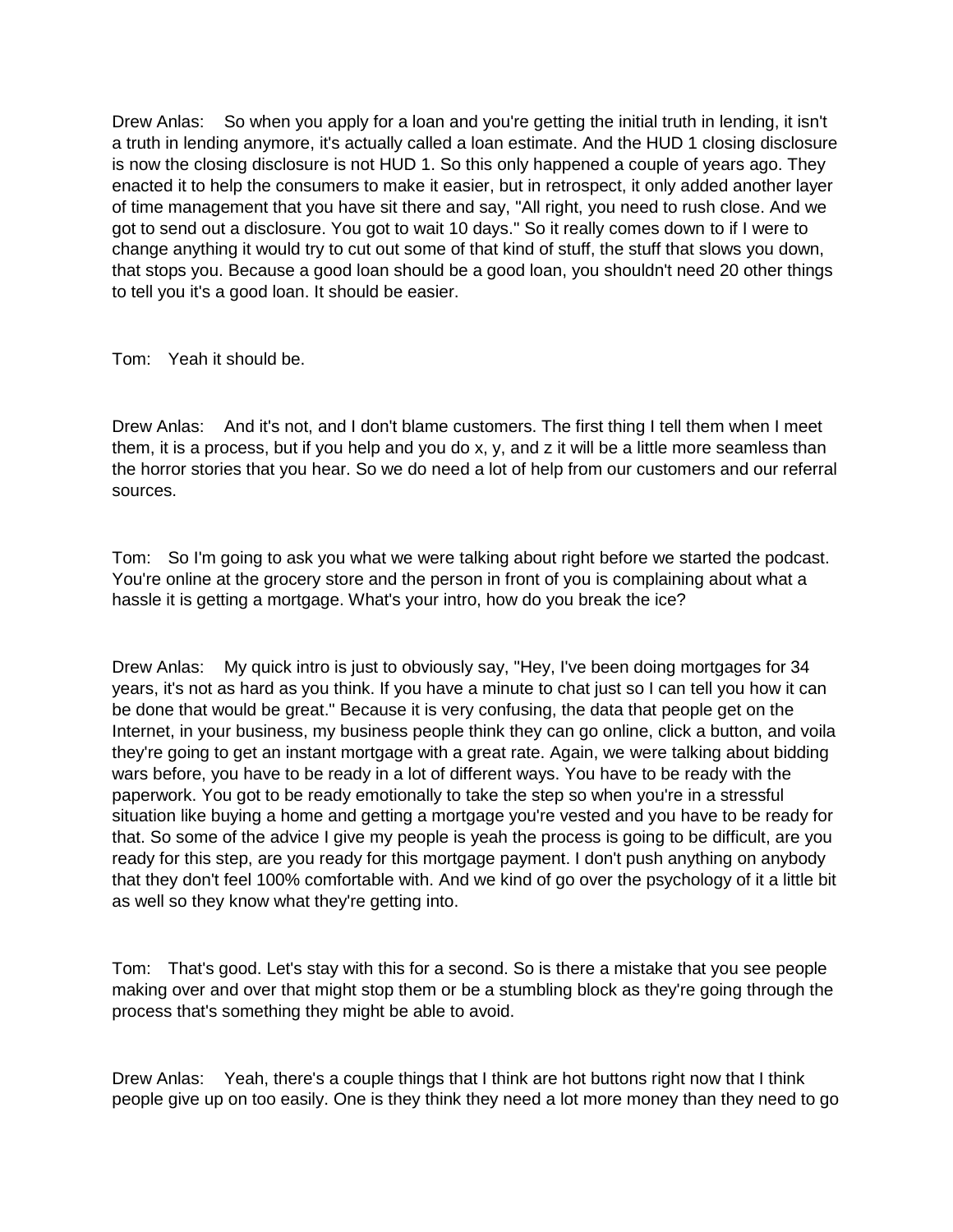out and buy a home. Again, they hear the stories of 20% down. They think that they need their money, but maybe they can get seller help, or they can get family help, gift money from family. Also credit, people run their credit and they think some people with 700 credit scores with 680 being an average credit score they think it's terrible. Where people with a 500 credit score think it's great. So not having advice, I think the mistake people make is they're utilizing technology for both the right and the wrong reasons. They're going on and they're thinking that they know more than they do sometimes when they need an expert opinion to say well how can I improve my credit score three months, six months, a year from now so I'm ready to get a loan. Or how much money do I really need to buy a home, either of my own or a gift. So I think it's just getting good advice and the right advice.

Tom: And getting an answer right away instead of searching through pages and pages on the Internet and just be able to pick up the phone and talk to someone.

Drew Anlas: Yeah and I think that's really important, but if you can get an expert in any of our fields and it doesn't cost you anything to get an answer, and somebody can give you their years and wealth of experience. Again, the Internet is wonderful in a lot of ways, but in other ways it creates these barricades for us that we have to climb over and say, "Hey, come over and talk to me." It isn't going to cost anything, I'm going to give you all the legitimate answers and if you do have a hurdle I'm going to show you exactly how you're going to get over it.

Tom: Out of the blue, a question, if a recent college grad came to you and said, "I'm thinking about getting into the mortgage business." What kind of advice would you give them?

Drew Anlas: Wow that's a good one, because we've had this conversation at my office quite a number of times lately. The problem that I see as a problem is the ever changing world of the regulations of the mortgage industry. Over 34 years of doing this there isn't a day that goes by that I don't have at least one to two questions about something regarding to how to get a loan through or how to underwrite a file. So just the knowledge alone of what you have to know and the kind of expert you have to be in the field of mortgages right now is the only thing that would slow me down from hiring somebody brand new. You do have to be licensed now, 12 years ago we talked about the dilemmas. The crazy part is you only had to be registered back in the day of the wild west of mortgages, now you have to be licensed, and you're actually going to have to take a certain amount of hours of education, take a test, pass it, so that is a process.

So we try to bring the younger people is as trainees, as assistants first while they're doing all the education, and the testing, and then kind of ease them in that way. But the one thing that I tell everybody immediately no matter who they are, whether they're new, old, whatever, is who are your connections, do you have contacts. Because if you walk in and you saw, "I got through four years of school, I was great, I had straight As." I'm like, "Well who do you know?" If they come back to me and they say, "I know a lot but I don't know any real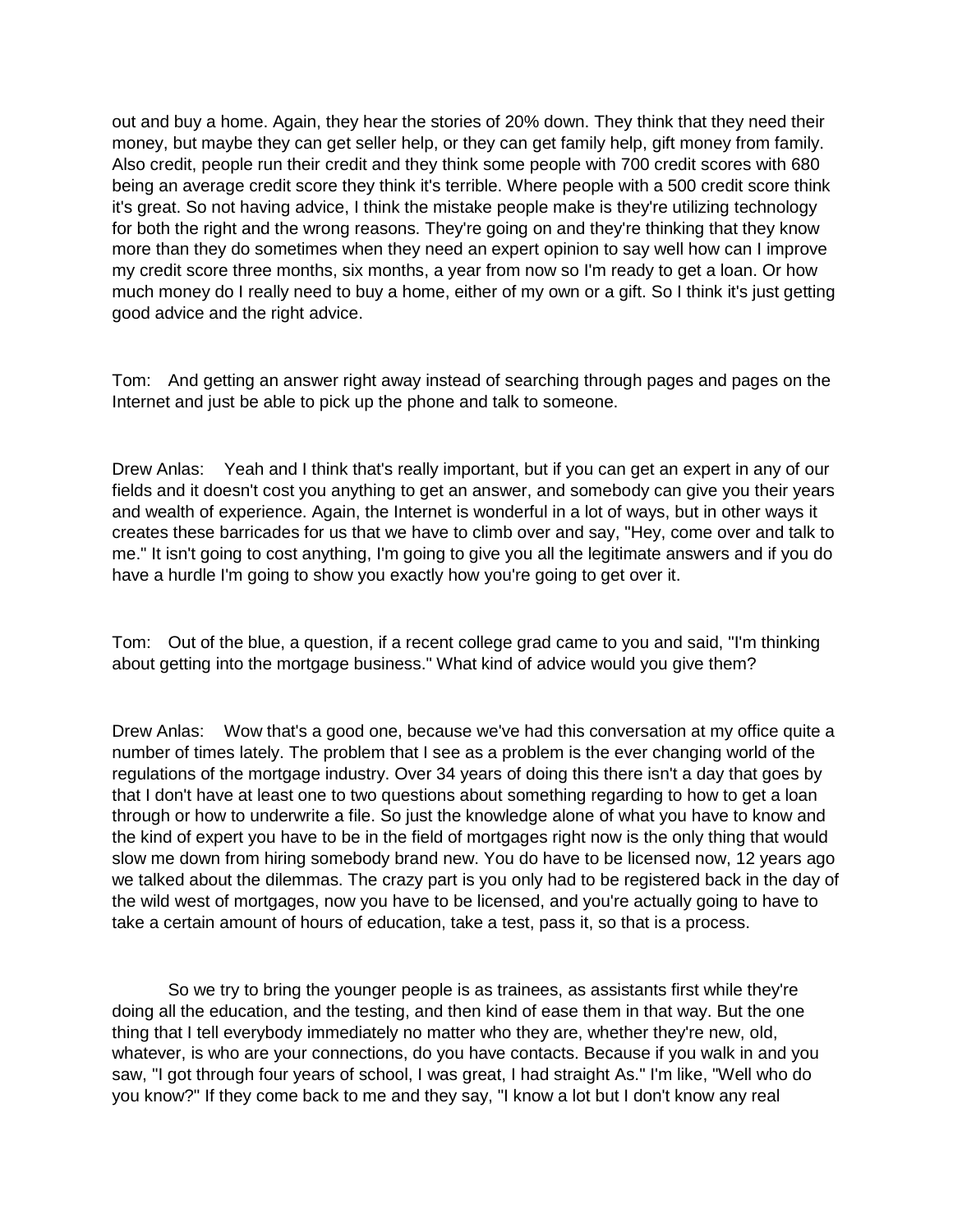people," they not going to make it because you just need to have connections, you need to have referral sources that are going to be able to give you an opportunity to be in the game, to see if you can help people.

Tom: Yeah hiding behind a computer screen doesn't really help a lot of folks, even today, you still need to have social skills, you got to get out there and meet people, and get to know them, work with them, and build a rapport, and get a reputation. Sounds like you've been chipping away at that now for over three decades.

Drew Anlas: Yeah and I taught my children who are now 26, 22, and 16 the same thing, as much as they are into social media, the one thing I told them to do at an early age was set up LinkedIn profiles, set up business profiles so they're ready when they graduate college with connections that are business related.

Tom: Right.

Drew Anlas: It's great to SnapChat, Instagram, I know they're all out there doing the pictures and what not, but from a sheer business point of view if you're starting your business thought process ahead of time then by the time you're actually ready to enter the business field maybe you've made some important connections along the way.

Tom: So you and I have known each other now for a couple of years, but we've really gotten to know each other lately through the Chamber of Commerce, you want to spend a minute or two talking about your experience?

Drew Anlas: Yeah, my experience with the ... Right now I'm the President of the Jersey Shore Chamber of Commerce. I've been involved with the chamber for about five years, so I very quickly went from being a non-member, to a member, to membership chair, to president in a very short period of time. And I think the reason for that is my business philosophy is just to try to help everybody succeed. If there's a way we can help anybody whether it's a small local business selling groceries, plants, whatever, to financial planners like yourself, the importance about any good economy is the overall whole has to do good. One or two people do good and everybody suffers is not a good economy.

Tom: Put them to work.

Drew Anlas: So the more people you help succeed, the better the local economy, the better the regional economy, and so on, and so on. So I think my philosophy fit really well as a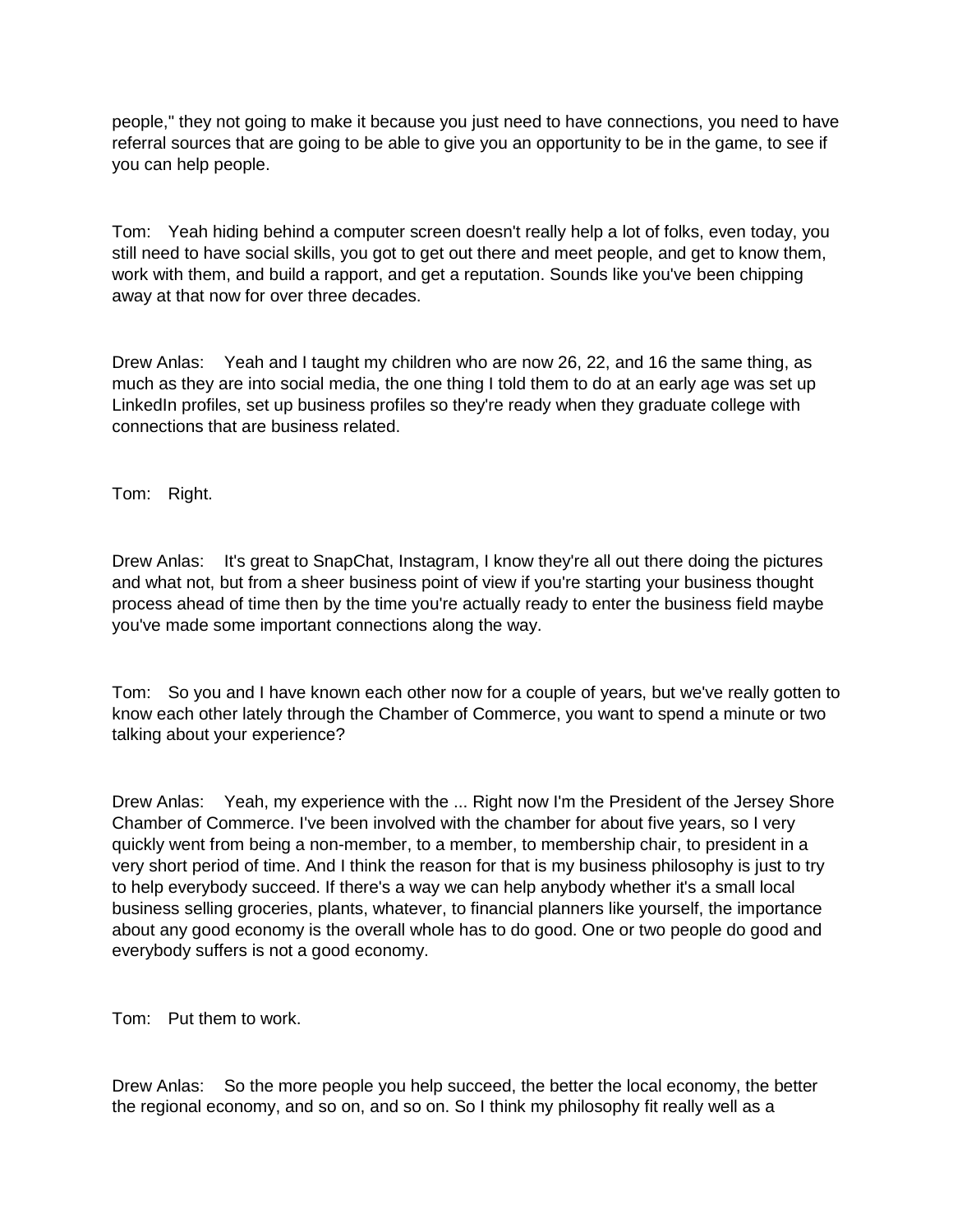Chamber of Commerce member. So for me to escalate up to president I think was more my beliefs of just I just like to help people, whether it's a customer getting a mortgage, a business involving them in the local community to enhance their business. It really is fun to watch people succeed.

Tom: And not to turn this into a Chamber of Commerce commercial, but this chamber rocks. There are so many activities going on, so many opportunities to meet people, and to network, and to get to know everyone in the group.

Drew Anlas: Yeah and I thought it was really important because we noticed over the last few years that traditional Chamber of Commerce definition was a bricks and mortars group of people coming together to expand local businesses, but Tom over the last two or three years we've seen a heavy influx of home-base and small businesses enter the market, people that are leaving Wall Street and opening up home-base businesses, people that are working out of their homes that may be a one to five employee company that still needs help but doesn't really know how to go about getting that help. So I saw a need not just to help the big companies but also to take the local business owners that are trying to find their way and say, "Well how can we get people involved with other people." Bring them into a chamber event, make it a networking event so we can make people feel comfortable in a group of 40-50 people so they can show how their business works and how they can move on to the next level of their company So, again, it's a very good feeling when you see somebody go from starting out to a success story and it just makes everybody feel good that you've helped somebody along the way.

Tom: That's really great. Drew this has been fantastic and we were chuckling a bit, he said, "I can't believe you've done this many podcasts." So we're going to have you back probably for episode 1000, all right?

Drew Anlas: Thank you Tom...

Tom: We'll put you in the book.

Drew Anlas: I really appreciate it.

Tom: All right, Drew Anlas how can people get in touch with you?

Drew Anlas: You can reach me on my cell phone number any time at 732-977-2096. I do have a digital business card so if you text me at that number I can send you my digital card which will